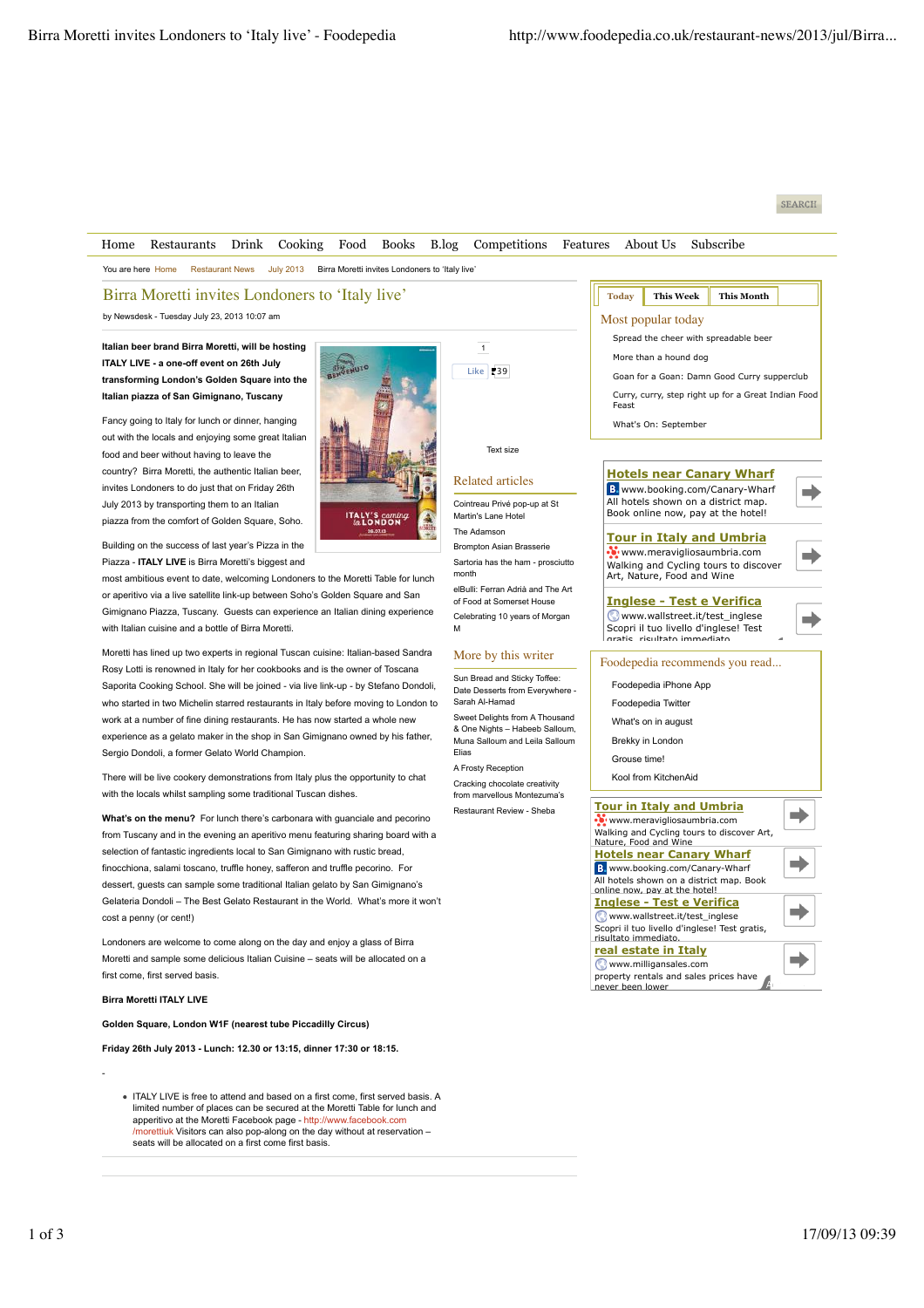$\Box$   $^\vee$ 





1 comment

r **Comment feed** ✉ **Subscribe via email**

© Copyright 2012 Foodepedia. All rights reserved. Terms and Conditions Privacy Policy Contact Us Archive